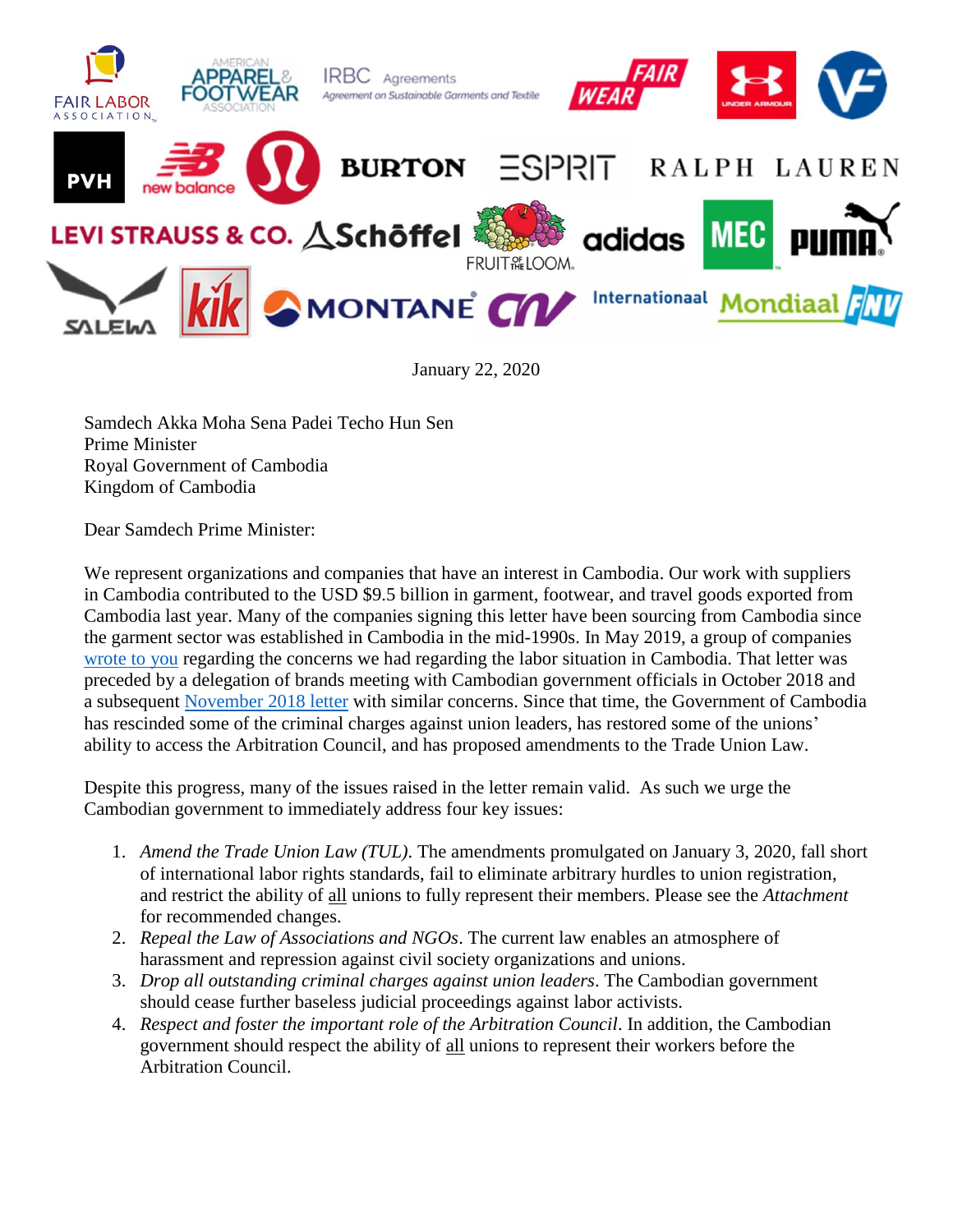## Samdech Akka Moha Sena Padei Techo Hun Sen January 22, 2020

The credibility of Cambodia's apparel, footwear, and travel goods sectors are at stake. We urge the government of Cambodia to publicly present a roadmap, together with an inclusive tripartite national mechanism, that sets out, and implements, specific, concrete, and time-bound steps to bring Cambodia in line with international standards on the above issues.

We are concerned that the labor and human rights situation in Cambodia is risking the loss of trade preferences for Cambodia. The European Union is reviewing Cambodia's Everything but Arms (EBA) benefits. Members in the U.S. Congress have introduced bills that would require the U.S. Government to review Cambodia's Generalized System of Preferences (GSP) benefits based on the declining respect for labor standards, including freedom of association, and other issues related to respect for human rights issues in Cambodia.

We look forward to hearing back from you and working with you to ensure a bright future for Cambodia's workers and the Cambodian economy overall.

Sincerely,

adidas American Apparel & Footwear Association Burton CNV Internationaal Esprit Fair Labor Association Fair Wear Foundation Fruit of the Loom IRBC Agreements/Agreement on Sustainable Garments and Textile Kik Levi Strauss lululemon MEC Mondiaal FNV Montane New Balance PVH Puma Ralph Lauren Salewa Schoffel Under Armour VF Corporation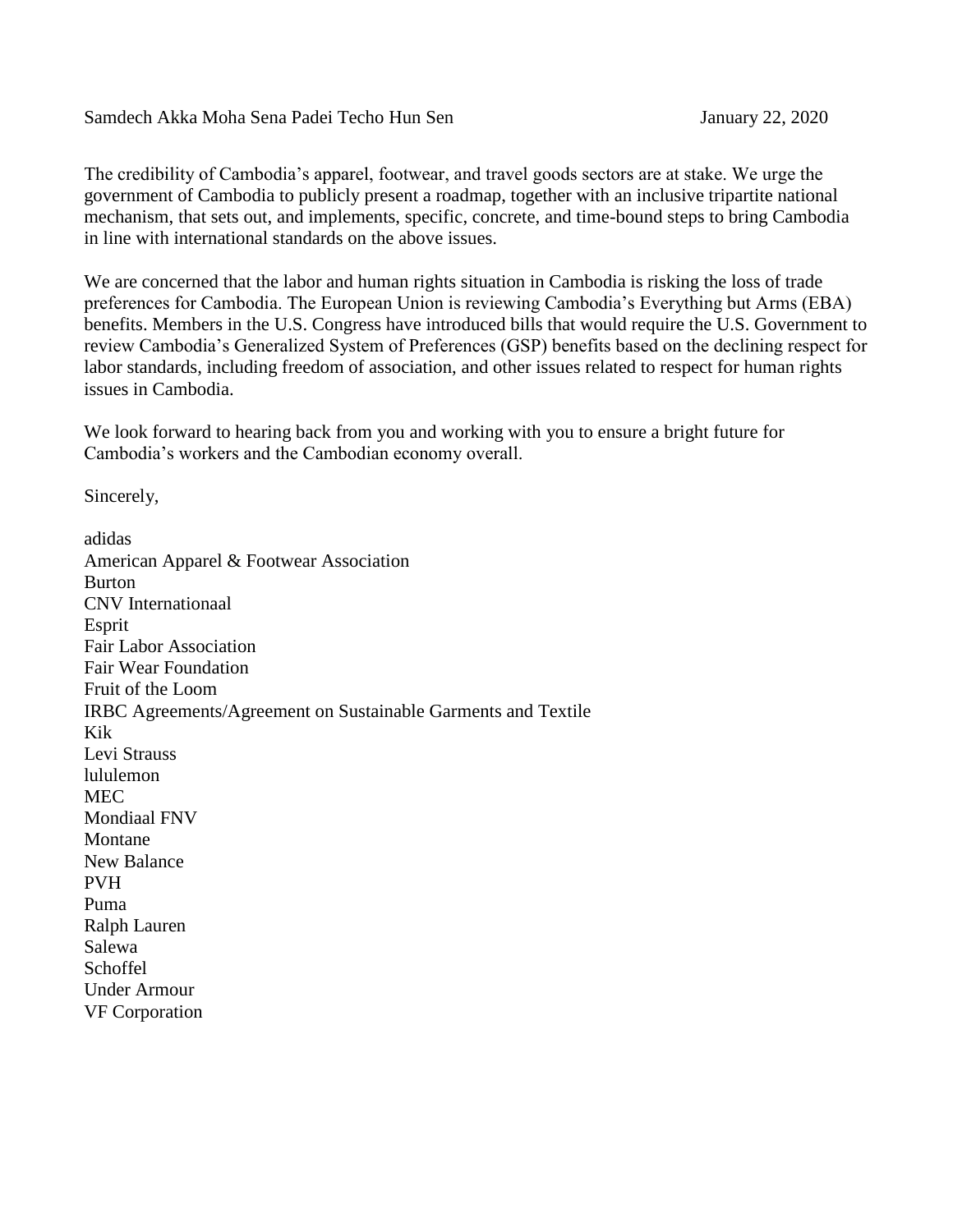## **Attachment**

## **Suggested Amendments to the Trade Union Law**

We ask that you incorporate the recommendations made by the International Labour Organization's Committees of Experts on the Application of Conventions and Recommendations and on Freedom of Association regarding amendments to the Trade Union Law (TUL), specifically with regards to articles 3, 10, 12, 13, 20, 21, 28, 38, 59 and fines under Chapter 15.

In addition, we have the following comments on specific articles of the TUL:

**Article 3** (amended): The amended Article 3 does not extend application of the TUL to "all persons," as previously recommended by the Office of the United Nations High Commissioner for Human Rights (OHCHR). Article 3 of the TUL states the law applies to "*all persons who fall within the provisions of the labour law*." This undermines article 36 of Cambodia's Constitution which guarantees that "*Khmer citizens of either sex shall have the right to form and to be members of trade unions*."

**Article 5** (not amended): The article states that all workers and employers have the right to form a union of their choice "for the exclusive purpose" of study, research, training, promotion of interests, and protection of the rights of persons covered by the union. We urge you to adopt the recommendation proffered by the UN Office of High Commissioner on Human Rights (OHCHR) and remove the phrase "*for the exclusive purpose of*" in order to allow the registered organization to freely decide on their activities and programs.

**Article 12** (not amended): The article states that an application for registration of a union shall be approved "*if it adequately meets all requirements*" including copies of union statutes, regulations that govern leadership, names of leaders, copies of financial books, bank accounts, and official minutes of elections. Article 12 grants a high degree of discretion to the government and sets out considerably burdensome registration requirements for unions. Article 12 should be amended to streamline the union registration process and make the process of review and approval transparent.

In general, Cambodia's union registration procedures and union statute requirements, both in the TUL and in practice, conflict with international standards by requiring previous authorization by the authorities (violating article 2 of ILO Convention No. 87) and infringing on unions' rights in drawing up their own constitutions and rules (violating article 3 of ILO Convention No. 87). In addition, determination of the union with most representative status is subject to approval and recognition by the authorities when this discretion should lie with an independent body. The amendments to the TUL do not create a transparent, effective and simple registration process that will guarantee freedom of association for all workers as well as address the backlog of pending union registration applications.

**Article 54** (amended): The amendment does not conform with international standards because it does not provide the right to collective bargaining and collective dispute resolution to all unions, regardless of their "most representative status." Currently unions that do not have most representative status are prevented from defending the interests of their members. The article should be further amended to respect the ability of unions (both MRS and non-MRS) to represent their workers before the Arbitration Council.

**Article 17** (amended): The amended article infringes on unions' rights to determine their internal affairs. The amendment added an additional independent auditing mechanism if 10 percent of union members or